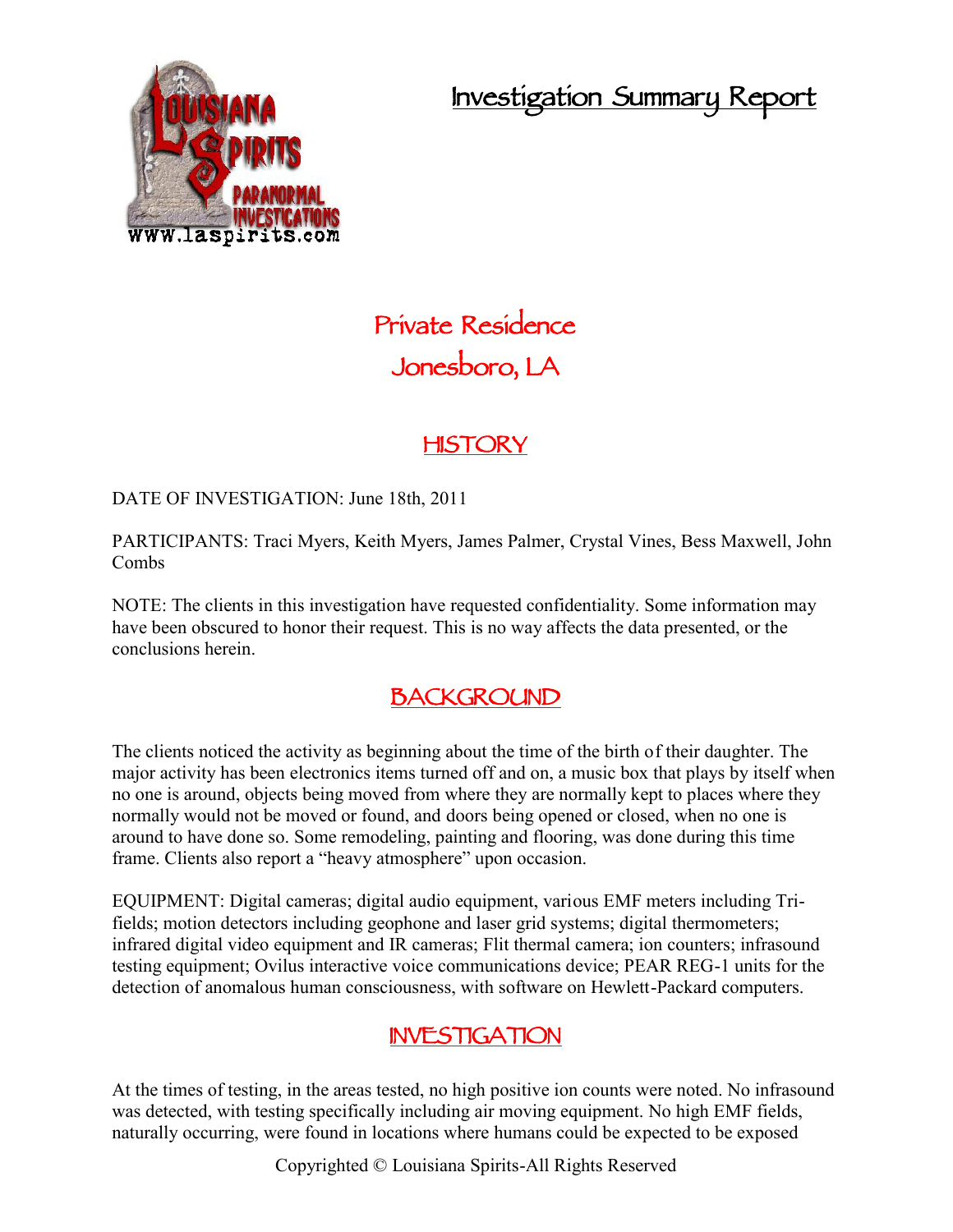beyond normal limits and times. These three are major causes of hallucinations that anomalous events are happening. None of these three phenomena were found in the home, at the times of testing, in the areas tested. No anomalies were photographed by still photography or thermal photography. No anomalous video was observed or recorded. Nothing was noted in anomalous motions, or anomalous EMF fields. No unusual hot or cold spots were detected. No personal experiences were encountered. No EVP was recorded.

# **PART TWO CONSCIOUSNESS DETECTION**

This type of testing is passive in nature, and designed to detect, through the quantum tunneling method, the probability that a human type consciousness may be present affecting the REG-1 units, when all incarnate consciousness has been removed from the areas of testing. The minimum reporting standard for this type testing is  $p < .05$ , with p, (probability) representing the chance that the event could be the result of chance alone in the probability distribution. Thus, the probability of an anomaly is 95% or greater. All tests that score less than 95% are discarded. We then compute the probability that all of the tests are false, none of the tests indicate an anomaly.

A total of 41 tests were run, in various locations in the home, at various times. At the minimum reporting standard of .05, we could expect to receive 2.05 tests by chance alone, affecting the probability distribution, which would indicate 2.05 tests as false positives. (41 x  $.05 = 2.05$ ) The actual mean score of the 41 tests was p< .033767, as the actual corrected mean score. Therefore, we could expect to receive 41 x  $.033767 = 1.38$  tests as false positives. It is noted that we actually received a total of 12 positive tests, much greater then the expected 1.38, by chance, assuming no cause other than chance. After the room designation, the number or alpha character is the designated test number for that room or area. The test scores are as follows:

COMPUTER 1

BabyBR3  $z=1.658$  p < .048659 BabyBR6 z= 1.840 p<. 032884 BabyBR7 z= 1.962 p< .024881

COMPUTER 2

BedRoomTwo 2 z= 1.667 p< .047757 BedRomTwo 4 z= 2.303 p< .010639 BedRoomTwo 5 z= 1.687 p< .048802

COMPUTER 3

MainBath3 z= 1.861 p< .031372

COMPUTER 4

MasterBR3 z= 1.665 p< .047956 MasterBR5 z= 2.511 p < .006019

COMPUTER 5